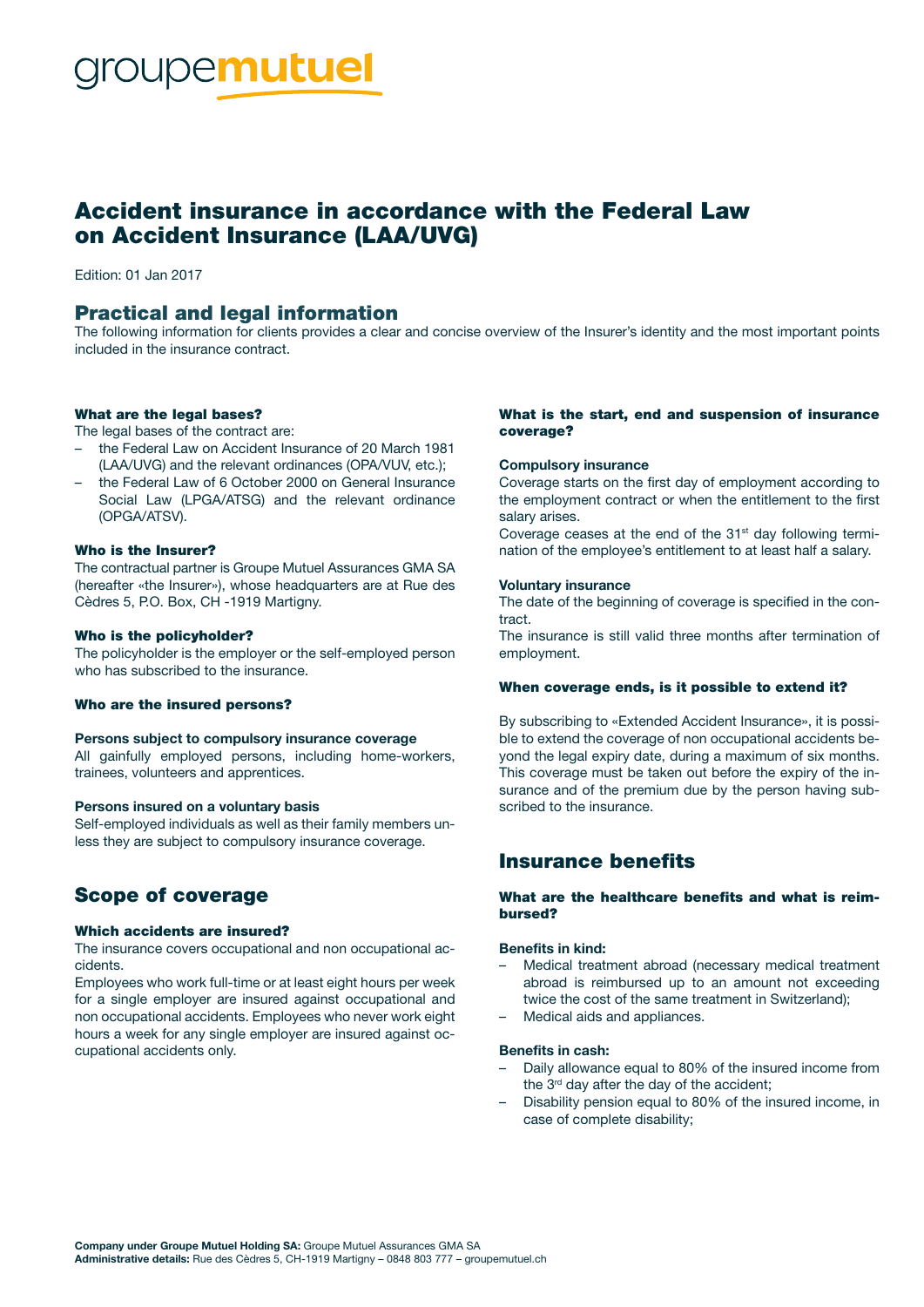– Survivor pensions equal to 40% of the insured income for the surviving spouse, 15% for orphans having lost one parent, 25% for orphans having lost both parents (aggregate benefits cannot exceed a maximum of 70%).

#### What is the insured income?

#### Compulsory insurance

Daily allowance and pensions are calculated based on the insured salary. The insured income is equal to the AVS/AHV reference salary up to a maximum ceiling of CHF 148,200/year.

#### Voluntary insurance

For voluntary insurance, the insured amount must be between CHF 66,690 and a maximum of CHF 148,200 for the employer and self-employed individual, and between CHF 44,460 and a maximum of CHF 148,200 for family members.

## Decreases and refusal of benefits

#### When can the Insurer refuse to cover benefits?

If the insured deliberately caused the impairment or death, no benefits will be due other than for funeral expenses. If the insured participated in acts of war, terrorism or organised crime, no benefits will be due.

#### When can the Insurer decrease its benefits?

If the insured caused the accident through gross negligence or if the insured exposes himself to extraordinary dangers and in the case of hazardous activities, the law contains provisions for the decrease of benefits.

## Premiums

#### Who is required to pay the premiums?

- The policyholder is the debtor for the premiums.
- The employer is liable for compulsory insurance coverage for occupational accidents and illnesses. The employee is liable for compulsory non occupational accident coverage.

## Obligations of the policyholder and the insured person

#### What are the obligations of the policyholder?

The policyholder is required to:

- immediately notify the Insurer of any insured event, which could create an entitlement to benefits;
- provide the Insurer with all necessary information and place the documents required to establish the circumstances of the accident at its disposal;
- pay the premiums;
- inform employees leaving the company of their rights and obligations;

#### declare the salaries;

inform the Insurer of any significant increased risk. The policyholder's obligations are set out in detail in the general terms and conditions of insurance and the related law.

#### What are the obligations of the insured person?

The insured person/the beneficiaries is/are required to:

- notify the insured event to the employer or Insurer immediately;
- provide the Insurer/employer with any document capable of establishing the entitlement to benefits;
- release his/their attending medical practitioners from medical and professional secrecy vis à vis the Insurer's medical advisor;
- cooperate with the Insurer and with the third parties mandated by the Insurer (claims' inspectors, officers, doctors, etc.);
- submit an application for benefits to the AI/IV disability office no later than six months from the beginning of the incapacity;
- within reasonable limits, participate in treatment or in professional retraining measures.

The insured person's obligations are set out in detail in the general terms and conditions of insurance and the related law.

## Important information

#### How does the Insurer handle personal data?

The Insurer processes the policyholder and insured persons' personal data, including data related to the policyholder, the contract, premium collection and claims, with all due confidentiality. Data is stored in hard copy form and/or electronically and is protected by technical and organisational measures against unauthorised disclosure. Transferring data to third parties is authorised only in accordance with the exceptions provided for by law, by this document or with the consent of the relevant party. Data is processed including for the purpose of risk assessment, contract management, premium calculation and claims management. The policyholder authorises Groupe Mutuel and the insurers and/or companies member of or managed by Groupe Mutuel, as well as any agents to process the necessary data pertaining to its insurance contracts. The latter undertake to implement all necessary measures to comply with the legal provisions related to data protection. If the policyholder has designated a broker to manage this contract, it undertakes to inform the insured employees of this and shall ensure that the latter complies with the relevant legislation, including the provisions of the law on data protection. Files may be consulted at any time in accordance with the law on data protection.

#### Where can I obtain further information?

More details are available from your Insurer or directly on our website www.groupemutuel.ch.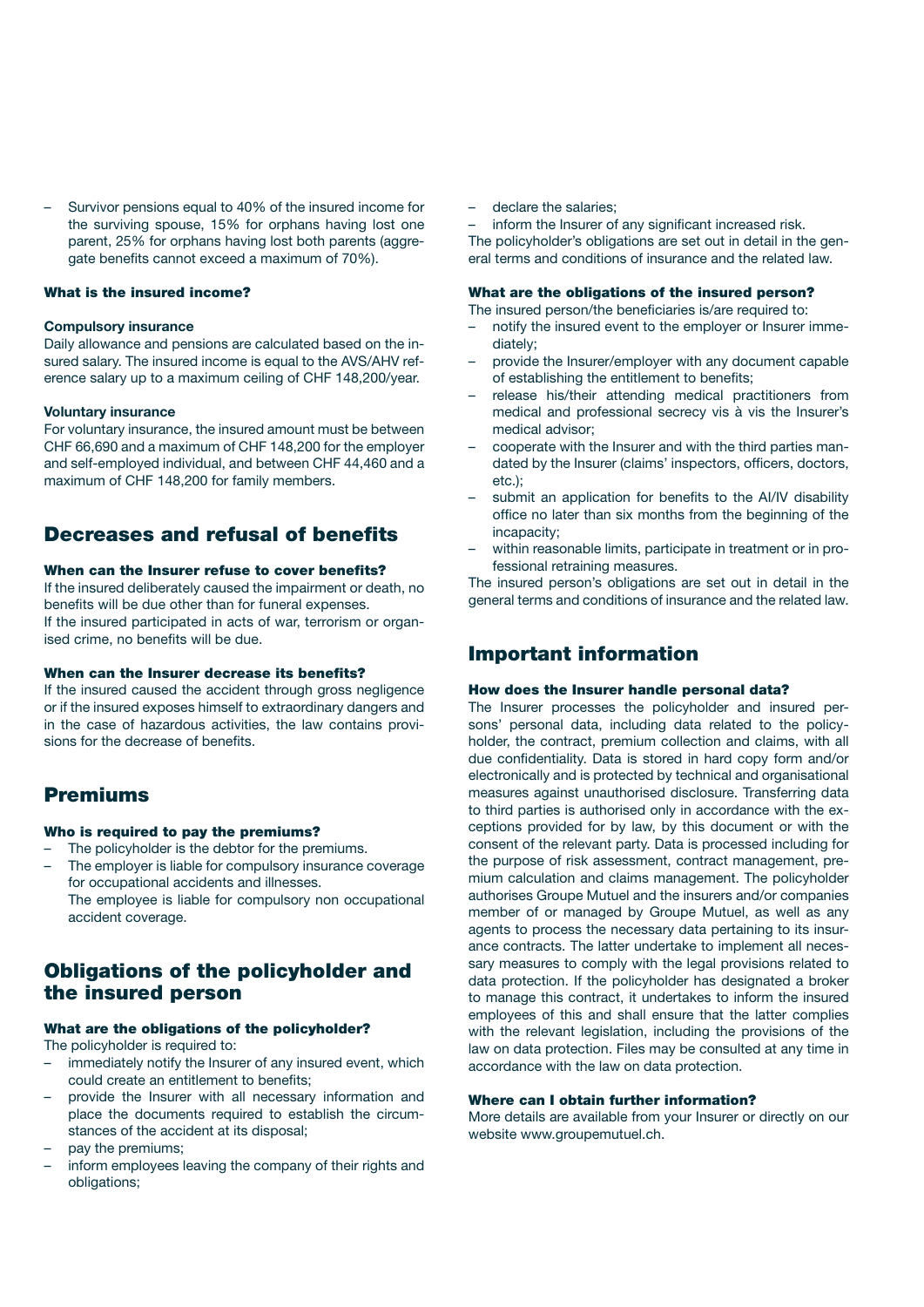# roupe**mutuel**

# General Terms and Conditions (CGA) of the LAA/UVG Accident Insurance Contract

LAAGA02-E3 – Edition: 01 Jan 2017

#### Table of Contents

| A. General                       |                                             | <b>D. Premiums</b>           |                                                     |
|----------------------------------|---------------------------------------------|------------------------------|-----------------------------------------------------|
| <b>Art. 1</b>                    | Applicable law                              | <b>Art. 6</b>                | Obligation to pay premiums                          |
| <b>Art. 2</b>                    | Acceptance of contract, rectification right | <b>Art. 7</b>                | Premium collection                                  |
| <b>Art. 3</b>                    | Classification and objection                | <b>Art. 8</b>                | Voluntary insurance                                 |
|                                  |                                             | <b>Art. 9</b>                | Adjustment of premium rates                         |
|                                  | <b>B. Scope of the insurance</b>            |                              |                                                     |
| <b>Art. 4</b>                    | Insurance policy                            | <b>E. Various provisions</b> |                                                     |
|                                  |                                             | <b>Art. 10</b>               | Obligations of the policyholder                     |
| C. Start and end of the contract |                                             | Art. 11                      | Obligations of the insured person/the beneficiaries |
| <b>Art. 5</b>                    | Start and end of the contract               | Art. 12                      | Broker clause                                       |
|                                  |                                             | Art. 13                      | Notices to the Insurer                              |

## A. General

#### Art. 1 Applicable law

- 1. Unless otherwise provided for by law, insurance benefits are granted for occupational and non occupational accidents. Occupational illnesses are treated like occupational accidents in accordance with the Federal Law on Accident Insurance (LAA/UVG) and the Ordinance on Accident Insurance (OLAA/UVV).
- 2. The legal bases of the contract are:
	- a. These General Terms and Conditions of Insurance, as well as the provisions in the policy and any appendices thereto;
	- b. The written statements in the proposal, other written statements of the policyholder;
	- c. The Federal Law on Accident Insurance (LAA/UVG) and the relevant ordinances (OLAA/UVV);
	- d. The Law on Data Protection (LPD/DSG) which the Insurer duly observes when processing data;
	- e. The Federal Law on General Social Insurance Law (LPGA/ATSG) and the relevant ordinance (OPGA/ ATSV).

#### Art. 2 Acceptance of contract, rectification right

If the contents of the policy are not consistent with the tenor of the agreements, the policyholder must request the necessary corrections within four weeks of receiving the policy, otherwise the contents of the policy shall be deemed accepted.

#### Art. 3 Classification and objection

For premium tariff classification purposes, this contract constitutes a decision within the meaning of Article 49 LPGA/ ATSG. The policyholder may contest this decision by filing an objection within 30 days; objections may be filed in written form with the relevant Insurer or they may be presented orally at a meeting with the Insurer. Objections must be substantiated. Objections presented orally shall be recorded by the Insurer in a statement signed by the policyholder. The objection procedure is free of charge. No costs will be awarded.

## B. Scope of the insurance

#### Art. 4 Insurance policy

The insurance policy sets out the details of the insurance coverage, including the insured persons and any special terms or conditions.

## C. Start and end of the contract

#### Art. 5 Start and end of the contract

1. Start of the contract

The legal validity of the contract is specified in the policy. The contract is concluded for a term of three or five years. 2. End of the contract

- At its expiry, and unless the Insurer receives a notice of termination policy by 30 September, the contract shall be automatically extended from one year to the next. For each insured, voluntary coverage ceases:
- a. upon termination of the contract;
- b. when he becomes subject to compulsory insurance; c. if he is excluded from coverage for having failed to
- pay his premiums or having made a false declaration;
- d. three months after he stops gainful self-employment, or working as a family member not covered by compulsory insurance.